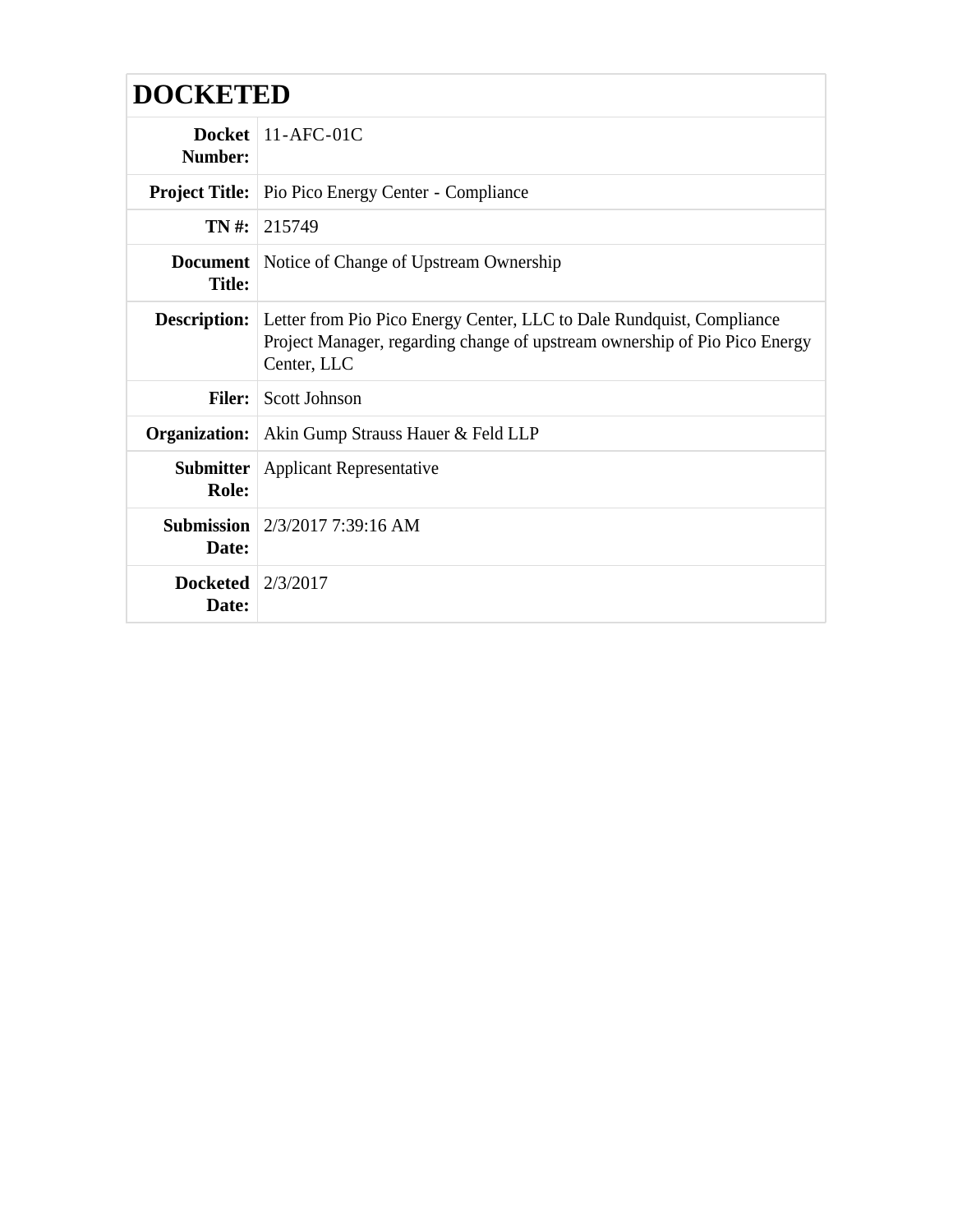

Pio Pico Energy Center 7363 Calzada De La Fuente San Diego, California 92154

February 3, 2017

## **VIA E-FILING**

## **Dale Rundquist**

Compliance Project Manager Siting, Transmission and Environmental Protection Division California Energy Commission 1516 Ninth Street, MS-2000 Sacramento, CA 95814 Dale.Rundquist@energy.ca.gov

## **Re: Pio Pico Energy Center, Docket No. 11-AFC-1C Notice of Change of Upstream Ownership**

Dear Mr. Rundquist:

This letter provides notice to the California Energy Commission's Siting, Transmission and Environmental Protection Division of a change in the upstream ownership of Pio Pico Energy Center, LLC (the "Project Company"), which owns the Pio Pico Energy Center (the "Project"), licensed in Commission Docket No. 11-AFC-01.

On February 2, 2017 (the "Closing Date"), USPF III Pio Pico Holdings, LLC (the "Seller") and IIF Pio Pico Investment LLC (the "Buyer") consummated a transaction (the "Transaction") whereby Seller sold all of its membership interests in EIF Pio Pico Holdings, LLC (the "Company"), an upstream owner of the Project Company, to the Buyer. Prior to the Transaction, Seller owned all of the membership interests in the Company, which owned and continues to own all of the membership interests in EIF Pio Pico, LLC (the "Holding Company"), which owned and continues to own all of the membership interests in the Project Company.

To be clear, the Transaction did not affect the direct ownership or operational control of the Project. The Project Company will continue to be the direct owner of the Project and will remain responsible for complying with all conditions set forth in the Project's Conditions of Certification, as amended. The current Operations and Maintenance contractor for the Project,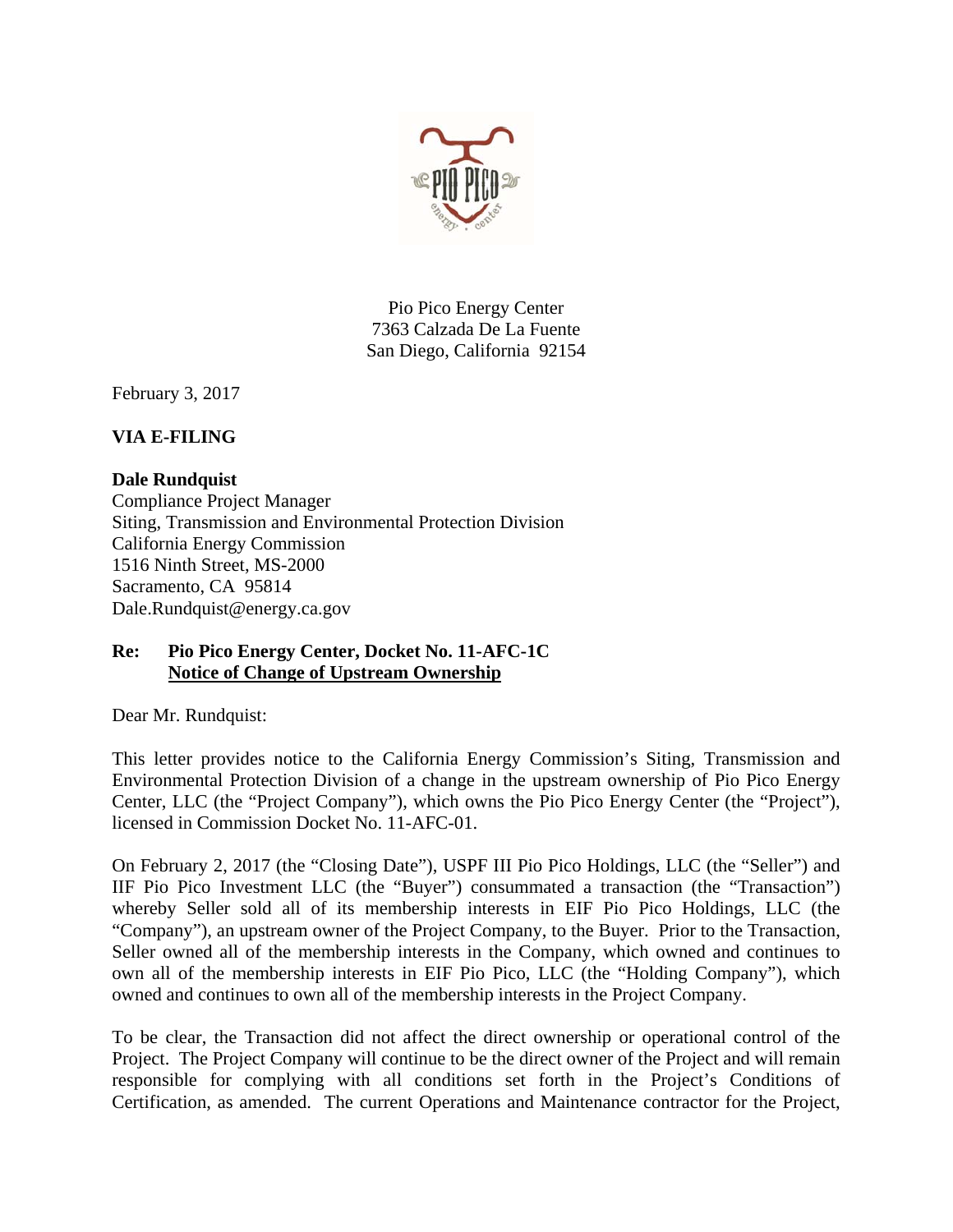NAES Corporation, has not changed in connection with the Transaction. For these reasons, the Transaction does not constitute a "change in ownership or operational control" as that phrase is used in Title 20, Section 1769(b) of the California Code of Regulations.

Please contact the undersigned if you have any questions regarding this letter or the Transaction.

[*Signature Page Follows*]